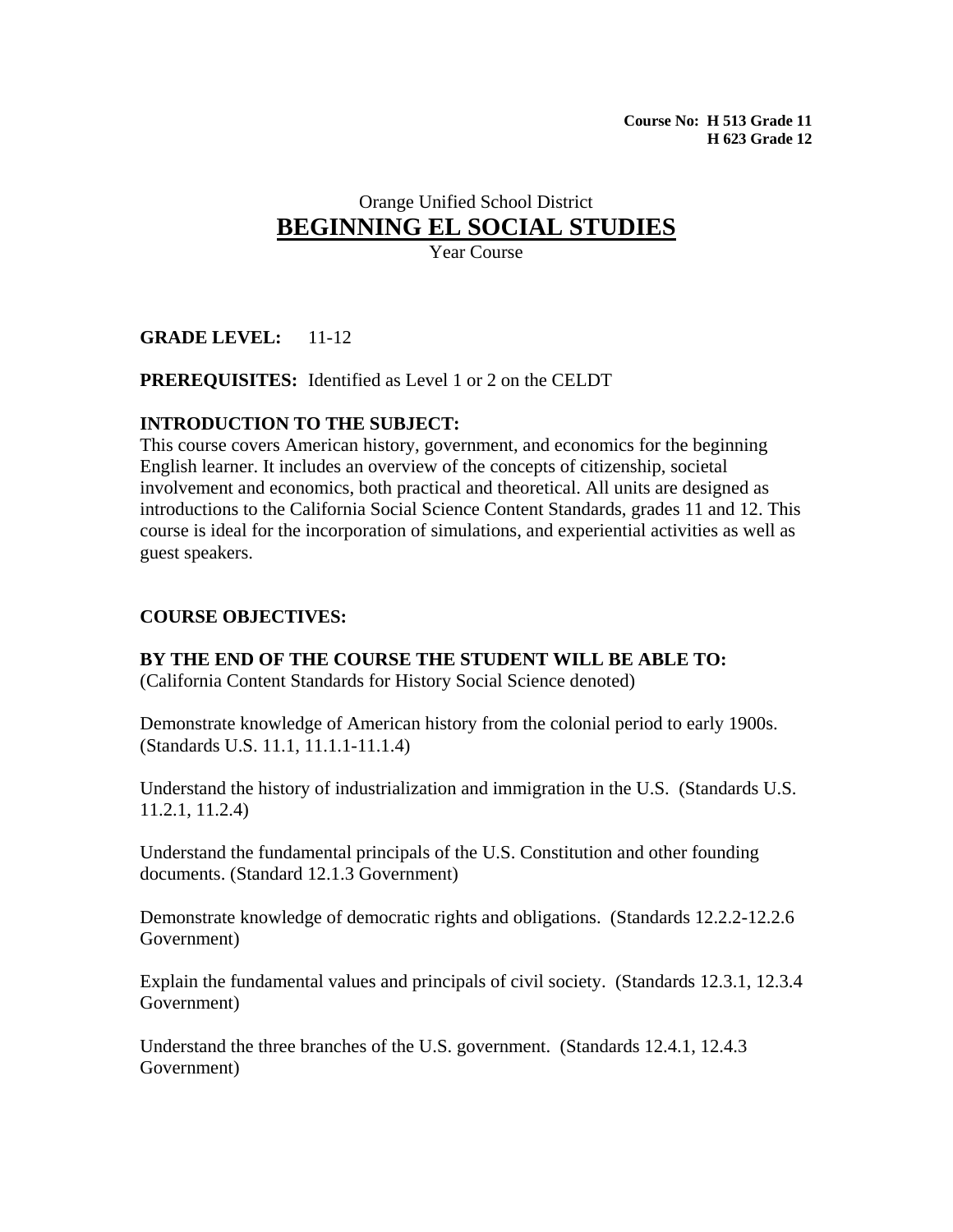Beginning EL Social Studies Page 2

Understand the political process and the citizen's role therein. (Standards 12.6.1, 12.6.4, 12.6.6 Government)

Understand basic philosophies of major governmental systems. (Standard 12.9.1 Government)

Demonstrate knowledge of basic economic terms and concepts. (Standards 12.1.1, 12.1.2, 12.1.5 Economics)

Analyze the elements of America's free-market economy. (Standards 12.1.1, 12.1.2, 12.2.2 Economics)

# **COURSE OVERVIEW AND APPROXIMATE TIME ALLOTMENTS:**

#### **FIRST SEMESTER WEEKS**

- I. U.S. History 8-10 A. Exploration of western world to the colonial era B. American Revolution C. Declaration of Independence D. U.S. Constitution E. Civil War (overview)
	- 1. Slavery & repercussions
	- 2. Reconstruction
	- F. Industrial Revolution
	- G. Westward Movement
	- H. Immigration
		- 1. From Ellis Island era to current issues

# II. U.S. Government 8-10

A. Principals and structures

- 1. Democratic ideals
- 2. Constitution
	- a. Why and how
	- b. How amend
- 3. Three branches
	- a. Why
		- 1. Separate and shared powers
		- 2. Checks and balances
		- 3. Independent judiciary
- B. Rights and obligations as U.S. citizens
	- 1. Bill of Rights
	- 2. Civic obligations
		- a. Voting
			- 1. Jury duty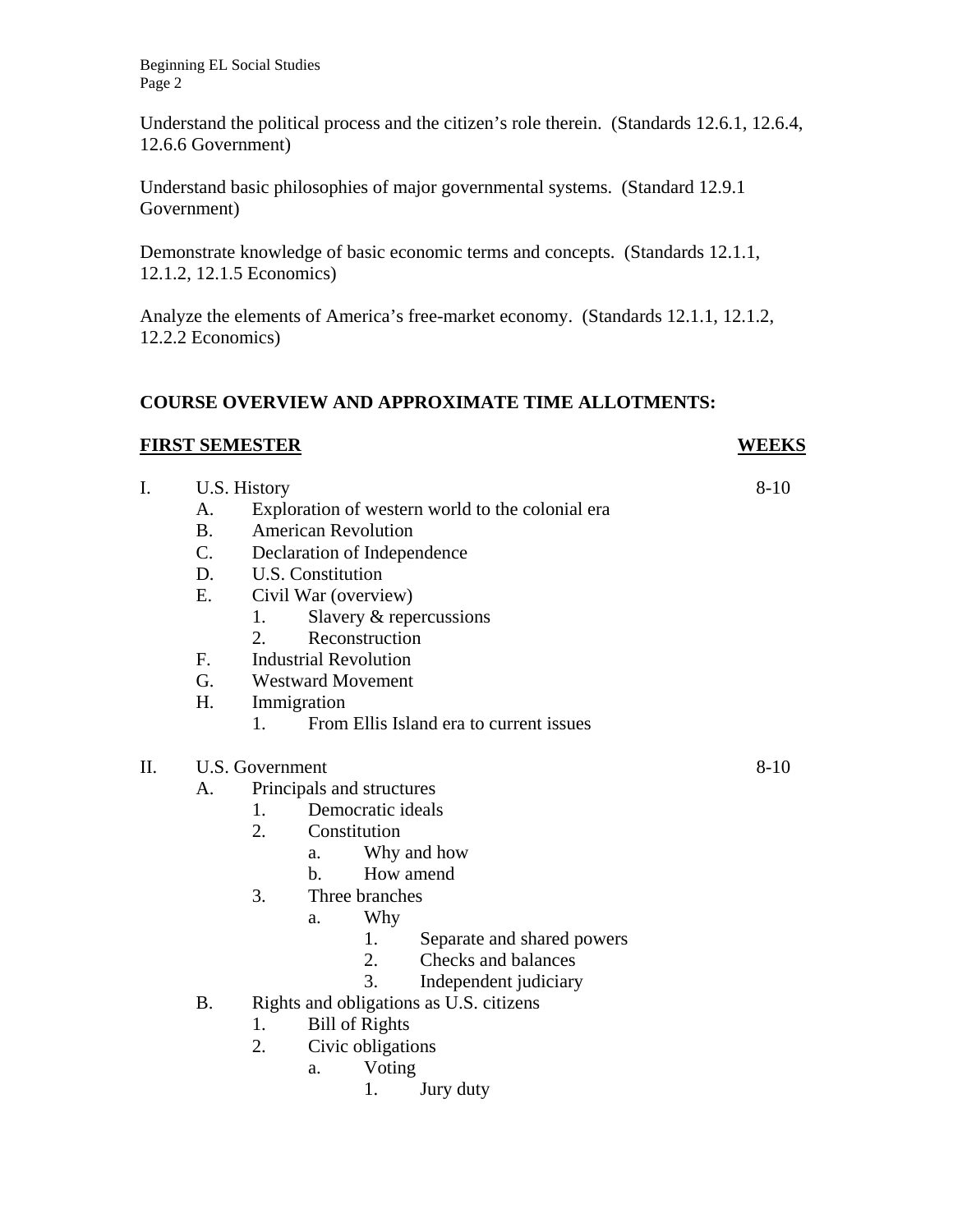- 2. Taxation **WEEKS Taxation**
- b. Citizenship
	- 1. How and why
- c. Process of representation
	- 1. Electoral process<br>2. Mayoral to presidents
	- Mayoral to presidential
	- 3. Political parties
- d. Powers of different levels of U.S. government
	- 1. Macro to micro
		- a. Executive to city level
		- b. Formation of city
			- 1. Planning to governing
			- 2. Mapping<br>3. Jobs: inte
			- Jobs: interdependence
			- 4. Possibility of city government Experiential

#### **SECOND SEMESTER**

| I. | $2 - 3$<br>Continuation of U.S. Government (finish above elements) |                                           |                                                |  |  |
|----|--------------------------------------------------------------------|-------------------------------------------|------------------------------------------------|--|--|
| Π. | <b>Basics of World Political Systems</b>                           |                                           |                                                |  |  |
|    | A.                                                                 | Democracy, communism, socialism, monarchy |                                                |  |  |
|    |                                                                    | 1.                                        | Compare & contrast                             |  |  |
| Ш. | World & U.S. Economics                                             | 4-6                                       |                                                |  |  |
|    | A.                                                                 |                                           |                                                |  |  |
|    | B.                                                                 | How are economic decisions made?          |                                                |  |  |
|    |                                                                    | 1.                                        | Scarcity/the factors of productions            |  |  |
|    |                                                                    |                                           | Land<br>a.                                     |  |  |
|    |                                                                    |                                           | $\mathbf{b}$ .<br>Labor                        |  |  |
|    |                                                                    |                                           | Capitol<br>c.                                  |  |  |
|    |                                                                    | 2.                                        | Opportunity costs                              |  |  |
|    |                                                                    |                                           | Benefits vs. sacrifice<br>a.                   |  |  |
|    |                                                                    | 3.                                        | Three basic economic questions                 |  |  |
|    |                                                                    |                                           | What is produced?<br>a.                        |  |  |
|    |                                                                    |                                           | How are these items produced?<br>$\mathbf b$ . |  |  |
|    |                                                                    |                                           | Who will consume these goods?<br>$C_{\bullet}$ |  |  |
|    |                                                                    |                                           | 1.<br>Equity issues                            |  |  |
|    |                                                                    | 4.                                        | Basic economic systems of the world            |  |  |
|    |                                                                    | 5.                                        | American free enterprise system                |  |  |
|    |                                                                    |                                           | Supply and demand<br>a.                        |  |  |
|    |                                                                    |                                           | Opportunity for experiential: design an<br>1.  |  |  |
|    |                                                                    |                                           | economic system                                |  |  |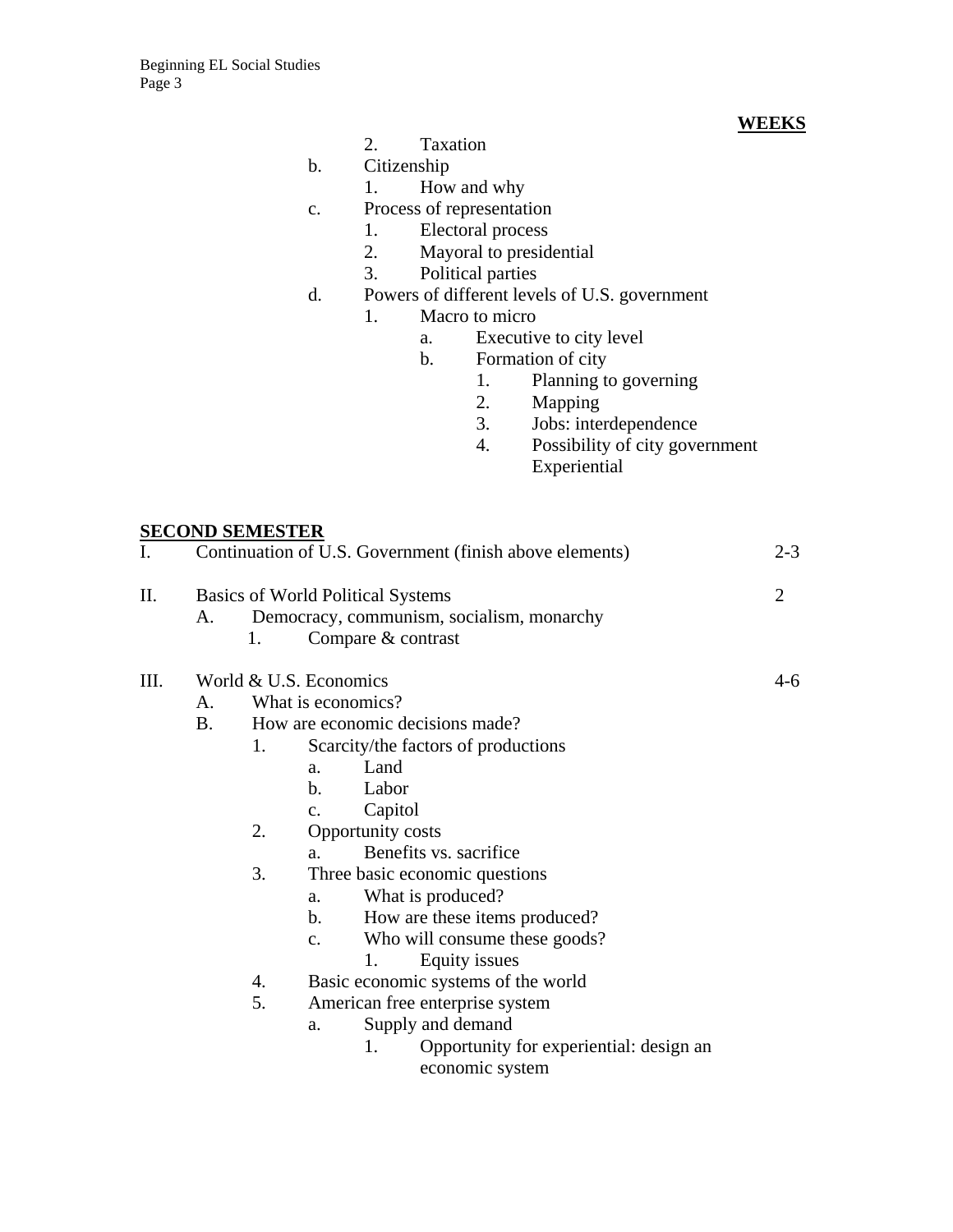#### IV. Personal Economics 12-10

- 1. Personal budgeting
- 2. Open/manage a checking account
- 3. Saving/investing
- 4. Credit/debit
- 5. Contracts and agreements
	- a. Purchase
	- b. Rental
- 6. Insurance
- 7. Job applications
	- a. Resumes
	- b. Job interviews
- 8. Paying taxes

# **DATE OF CONTENT REVISION:** NEW

**DATE OF BOARD APPROVAL:** April 14, 2005

# **Addendum THE CALIFORNIA CONTENT STANDARDS FOR HISTORY SOCIAL SCIENCE**

# **UNITED STATES HISTORY AND GEOGRAPHY: CONTINUITY AND CHANGE IN THE TWENTIETH CENTURY**

Students in grade eleven study the major turning points in American history in the twentieth century. Following a review of the nation's beginnings and the impact of the Enlightenment on U.S. democratic ideals, students build upon the tenth grade study of global industrialization to understand the emergence and impact of new technology and a corporate economy, including the social and cultural effects. They trace the change in the ethnic composition of American society; the movement toward equal rights for racial minorities and women; and the role of the United States as a major world power. An emphasis is placed on the expanding role of the federal government and federal courts as well as the continuing tension between the individual and the state. Students consider the major social problems of our time and trace their causes in historical events. They learn that the United States has served as a model for other nations and that the rights and freedoms we enjoy are not accidents, but the results of a defined set of political principles that are not always basic to citizens of other countries. Students understand that our rights

# **WEEKS**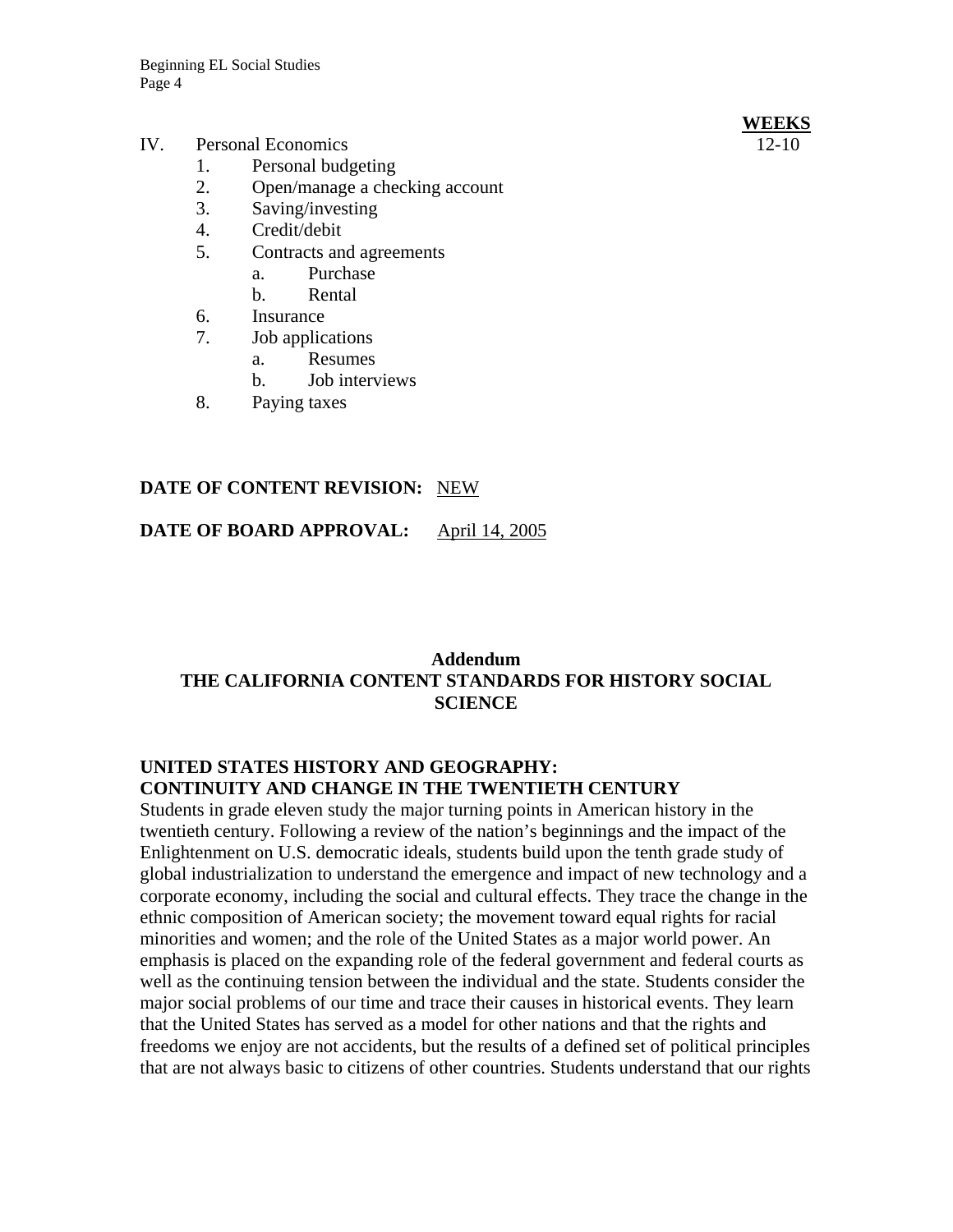Beginning EL Social Studies Page 5

under the U.S. Constitution are a precious inheritance that depends on an educated citizenry for their preservation and protection.

#### **11.1 Students analyze the significant events in the founding of the nation and its attempts to realize the philosophy of government described in the Declaration of Independence.**

- 1. Describe the Enlightenment and the rise of democratic ideas as the context in which the nation was founded.
- 2. Analyze the ideological origins of the American Revolution, the Founding Fathers' philosophy of divinely bestowed unalienable natural rights, the debates on the drafting and ratification of the Constitution, and the addition of the Bill of Rights.
- 3. Understand the history of the Constitution after 1787 with emphasis on federal versus state authority and growing democratization.
- 4. Examine the effects of the Civil War and Reconstruction and of the industrial revolution, including demographic shifts and the emergence in the late nineteenth century of the United States as a world power.

# **11.2 Students analyze the relationship among the rise of industrialization, largescale rural-to-urban migration, and massive immigration from Southern and Eastern Europe.**

- 1. Know the effects of industrialization on living and working conditions, including the portrayal of working conditions and food safety in Upton Sinclair's The Jungle.
- 2. Describe the changing landscape, including the growth of cities linked by industry and trade, and the development of cities divided according to race, ethnicity, and class.
- 3. Trace the effect of the Americanization movement.
- 4. Analyze the effect of urban political machines and responses to them by immigrants and middle-class reformers.
- 5. Discuss corporate mergers that produced trusts and cartels and the economic and political policies of industrial leaders.
- 6. Trace the economic development of the United States and its emergence as a major industrial power, including its gains from trade and the advantages of its physical geography.
- 7. Analyze the similarities and differences between the ideologies of Social Darwinism and Social Gospel (e.g., using biographies of William Graham Sumner, Billy Sunday, Dwight L. Moody).
- 8. Examine the effect of political programs and activities of Populists.
- 9. Understand the effect of political programs and activities of the Progressives (e.g., federal regulation of railroad transport, Children's Bureau, the Sixteenth Amendment, Theodore Roosevelt, Hiram Johnson).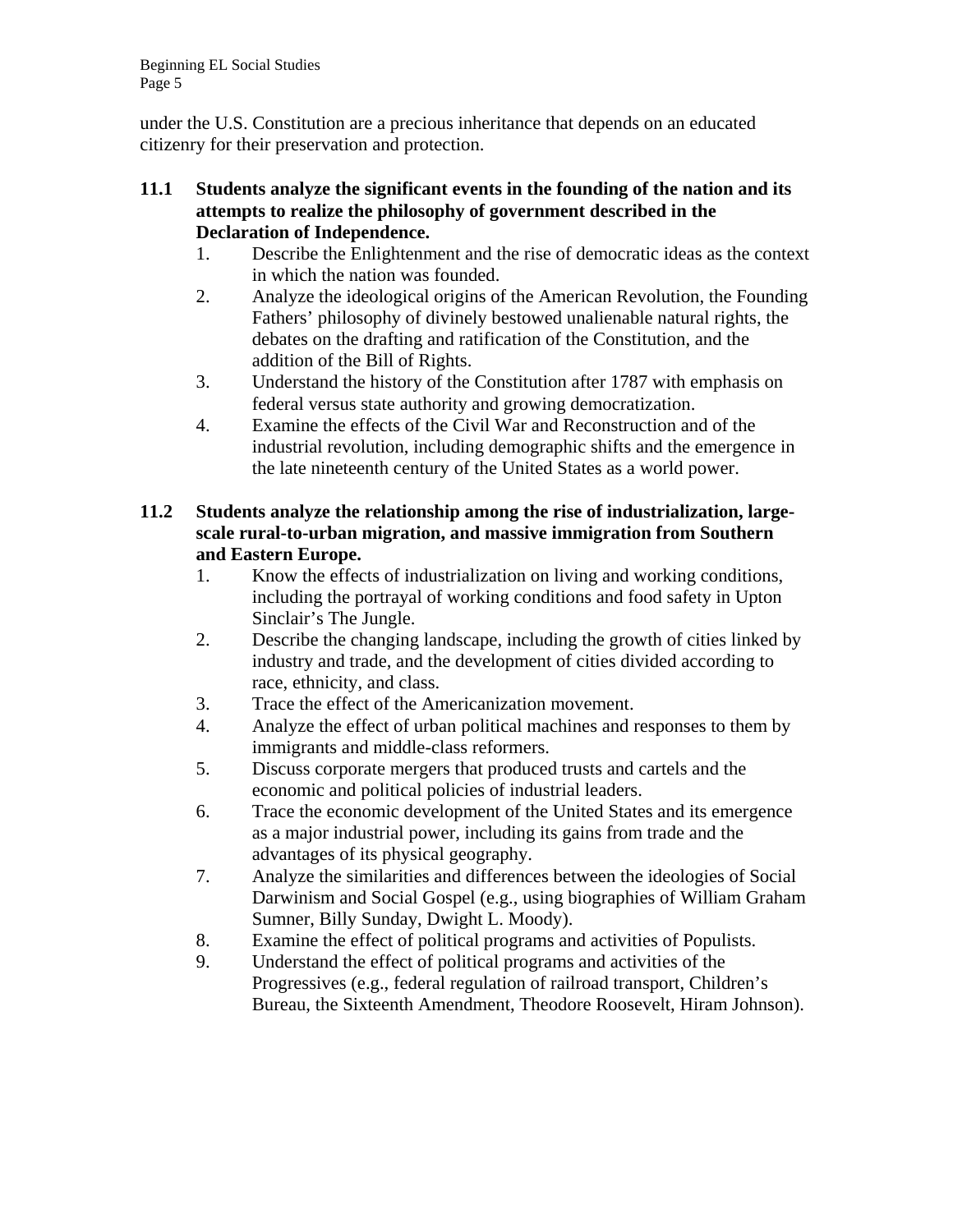# **11.3 Students analyze the role religion played in the founding of America, its lasting moral, social, and political impacts, and issues regarding religious liberty.**

- 1. Describe the contributions of various religious groups to American civic principles and social reform movements (e.g., civil and human rights, individual responsibility and the work ethic, antimonarchy and self-rule, worker protection, family-centered communities).
- 2. Analyze the great religious revivals and the leaders involved in them, including the First Great Awakening, the Second Great Awakening, the Civil War revivals, the Social Gospel Movement, the rise of Christian liberal theology in the nineteenth century, the impact of the Second Vatican Council, and the rise of Christian fundamentalism in current times.
- 3. Cite incidences of religious intolerance in the United States (e.g., persecution of Mormons, anti-Catholic sentiment, anti-Semitism).
- 4. Discuss the expanding religious pluralism in the United States and California that resulted from large-scale immigration in the twentieth century.
- 5. Describe the principles of religious liberty found in the Establishment and Free Exercise clauses of the First Amendment, including the debate on the issue of separation of church and state.

# **11.4 Students trace the rise of the United States to its role as a world power in the twentieth century.**

- 1. List the purpose and the effects of the Open Door policy.
- 2. Describe the Spanish-American War and U.S. expansion in the South Pacific.
- 3. Discuss America's role in the Panama Revolution and the building of the Panama Canal.
- 4. Explain Theodore Roosevelt's Big Stick diplomacy, William Taft's Dollar Diplomacy, and Woodrow Wilson's Moral Diplomacy, drawing on relevant speeches.
- 5. Analyze the political, economic, and social ramifications of World War I on the home front.
- 6. Trace the declining role of Great Britain and the expanding role of the United States in world affairs after World War II.

# **11.5 Students analyze the major political, social, economic, technological, and cultural developments of the 1920s.**

- 1. Discuss the policies of Presidents Warren Harding, Calvin Coolidge, and Herbert Hoover.
- 2. Analyze the international and domestic events, interests, and philosophies that prompted attacks on civil liberties, including the Palmer Raids, Marcus Garvey's "back-to-Africa" movement, the Ku Klux Klan, and immigration quotas and the responses of organizations such as the American Civil Liberties Union, the National Association for the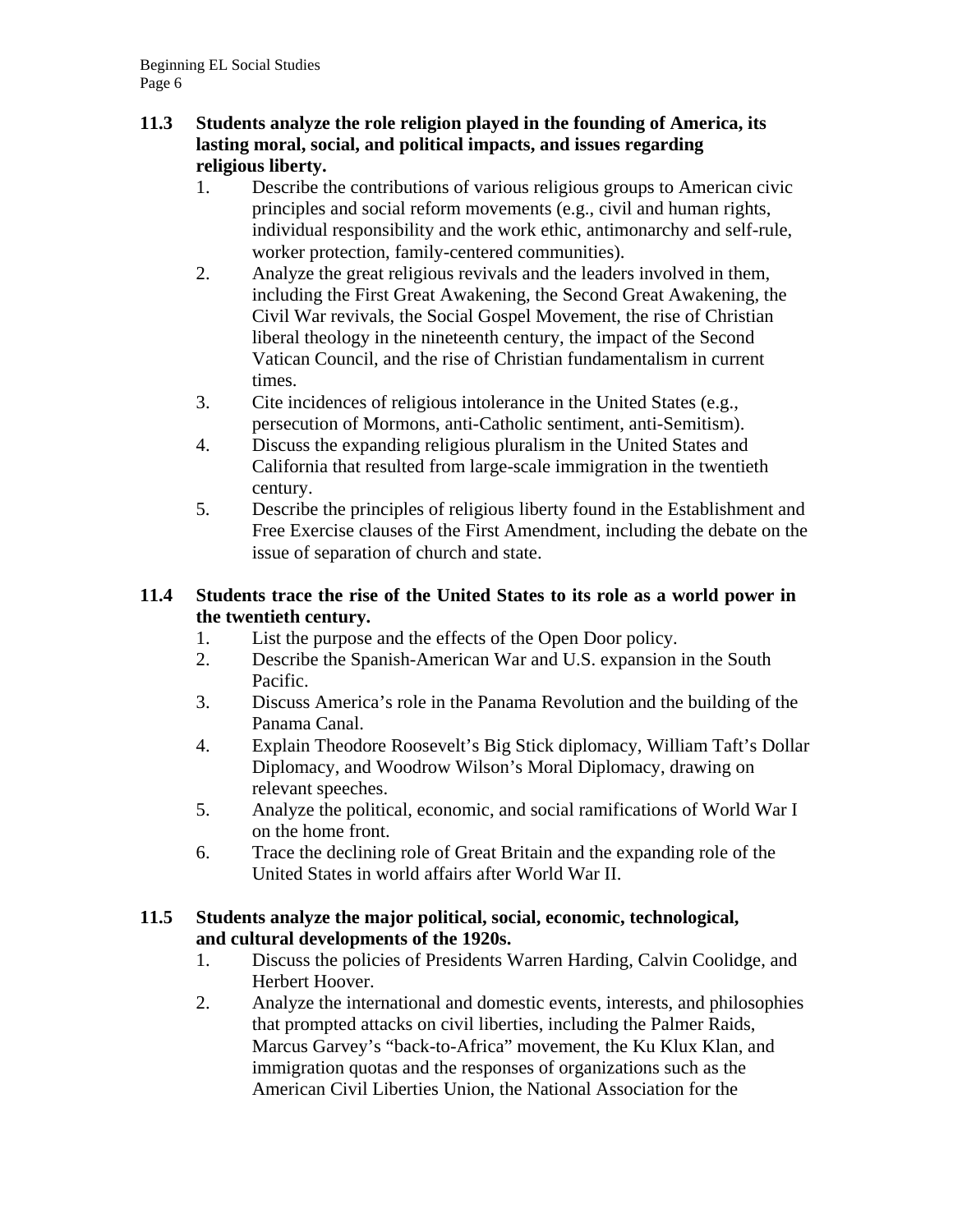Advancement of Colored People, and the Anti-Defamation League to those attacks.

- 3. Examine the passage of the Eighteenth Amendment to the Constitution and the Volstead Act (Prohibition).
- 4. Analyze the passage of the Nineteenth Amendment and the changing role of women in society.
- 5. Describe the Harlem Renaissance and new trends in literature, music, and art, with special attention to the work of writers (e.g., Zora Neale Hurston, Langston Hughes).
- 6. Trace the growth and effects of radio and movies and their role in the worldwide diffusion of popular culture.
- 7. Discuss the rise of mass production techniques, the growth of cities, the impact of new technologies (e.g., the automobile, electricity), and the resulting prosperity and effect on the American landscape.

# **11.6 Students analyze the different explanations for the Great Depression and how the New Deal fundamentally changed the role of the federal government.**

- 1. Describe the monetary issues of the late nineteenth and early twentieth centuries that gave rise to the establishment of the Federal Reserve and the weaknesses in key sectors of the economy in the late 1920s.
- 2. Understand the explanations of the principal causes of the Great Depression and the steps taken by the Federal Reserve, Congress, and Presidents Herbert Hoover and Franklin Delano Roosevelt to combat the economic crisis.
- 3. Discuss the human toll of the Depression, natural disasters, and unwise agricultural practices and their effects on the depopulation of rural regions and on political movements of the left and right, with particular attention to the Dust Bowl refugees and their social and economic impacts in California.
- 4. Analyze the effects of and the controversies arising from New Deal economic policies and the expanded role of the federal government in society and the economy since the 1930s (e.g., Works Progress Administration, Social Security, National Labor Relations Board, farm programs, regional development policies, and energy development projects such as the Tennessee Valley Authority, California Central Valley Project, and Bonneville Dam).
- 5. Trace the advances and retreats of organized labor, from the creation of the American Federation of Labor and the Congress of Industrial Organizations to current issues of a postindustrial, multinational economy, including the United Farm Workers in California.

# **11.7 Students analyze America's participation in World War II.**

- 1. Examine the origins of American involvement in the war, with an emphasis on the events that precipitated the attack on Pearl Harbor.
- 2. Explain U.S. and Allied wartime strategy, including the major battles of Midway, Normandy, Iwo Jima, Okinawa, and the Battle of the Bulge.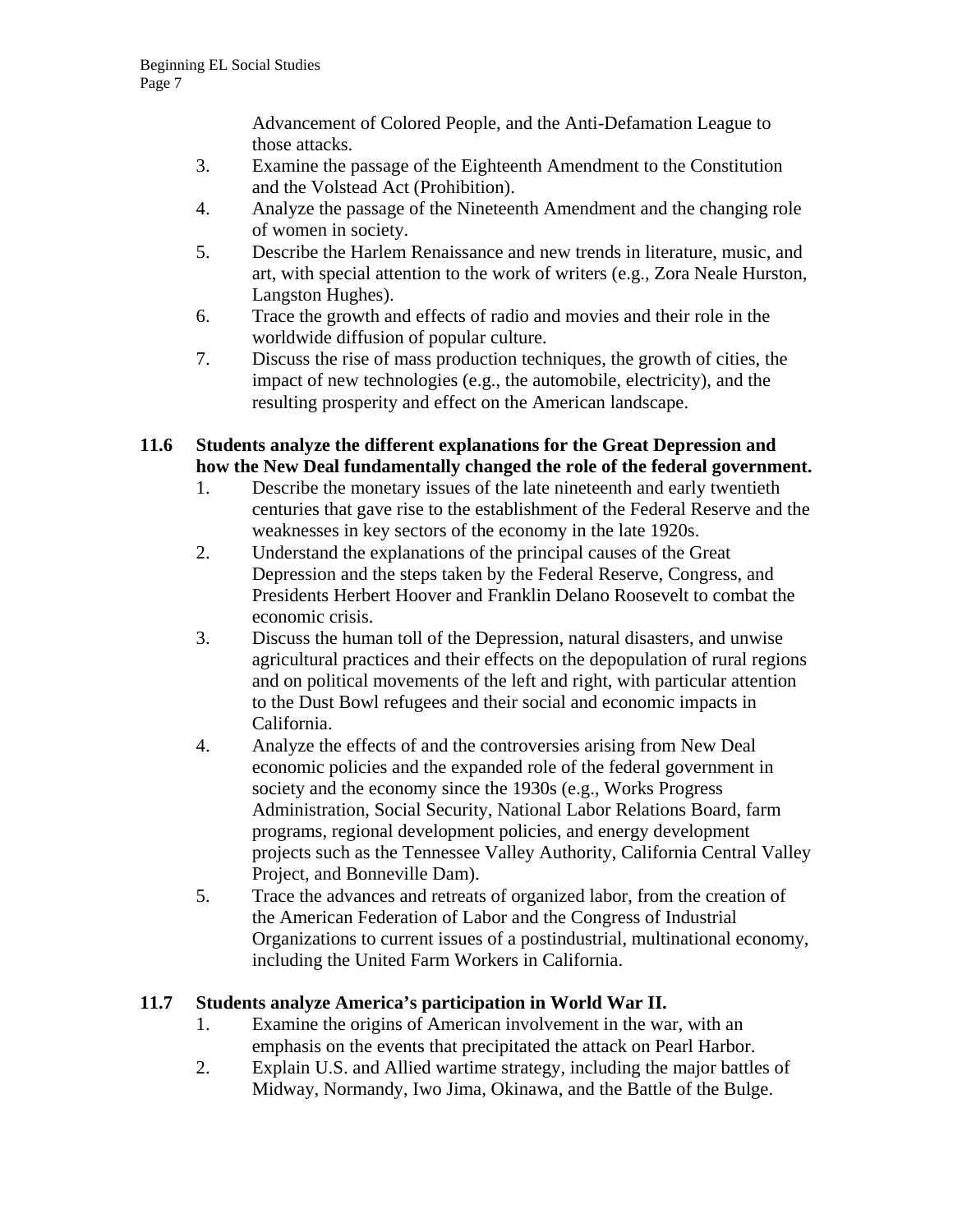- 3. Identify the roles and sacrifices of individual American soldiers, as well as the unique contributions of the special fighting forces (e.g., the Tuskegee Airmen, the 442nd Regimental Combat team, the Navajo Code Talkers).
- 4. Analyze Roosevelt's foreign policy during World War II (e.g., Four Freedoms speech).
- 5. Discuss the constitutional issues and impact of events on the U.S. home front, including the internment of Japanese Americans (e.g., Fred Korematsu v. United States of America) and the restrictions on German and Italian resident aliens; the response of the administration to Hitler's atrocities against Jews and other groups; the roles of women in military production; and the roles and growing political demands of African Americans.
- 6. Describe major developments in aviation, weaponry, communication, and medicine and the war's impact on the location of American industry and use of resources.
- 7. Discuss the decision to drop atomic bombs and the consequences of the decision (Hiroshima and Nagasaki).
- 8. Analyze the effect of massive aid given to Western Europe under the Marshall Plan to rebuild itself after the war and the importance of a rebuilt Europe to the U.S. economy.

# **11.8 Students analyze the economic boom and social transformation of post– World War II America.**

- 1. Trace the growth of service sector, white collar, and professional sector jobs in business and government.
- 2. Describe the significance of Mexican immigration and its relationship to the agricultural economy, especially in California.
- 3. Examine Truman's labor policy and congressional reaction to it.
- 4. Analyze new federal government spending on defense, welfare, interest on the national debt, and federal and state spending on education, including the California Master Plan.
- 5. Describe the increased powers of the presidency in response to the Great Depression, World War II, and the Cold War.
- 6. Discuss the diverse environmental regions of North America, their relationship to local economies, and the origins and prospects of environmental problems in those regions.
- 7. Describe the effects on society and the economy of technological developments since 1945, including the computer revolution, changes in communication, advances in medicine, and improvements in agricultural technology.
- 8. Discuss forms of popular culture, with emphasis on their origins and geographic diffusion (e.g., jazz and other forms of popular music, professional sports, architectural and artistic styles).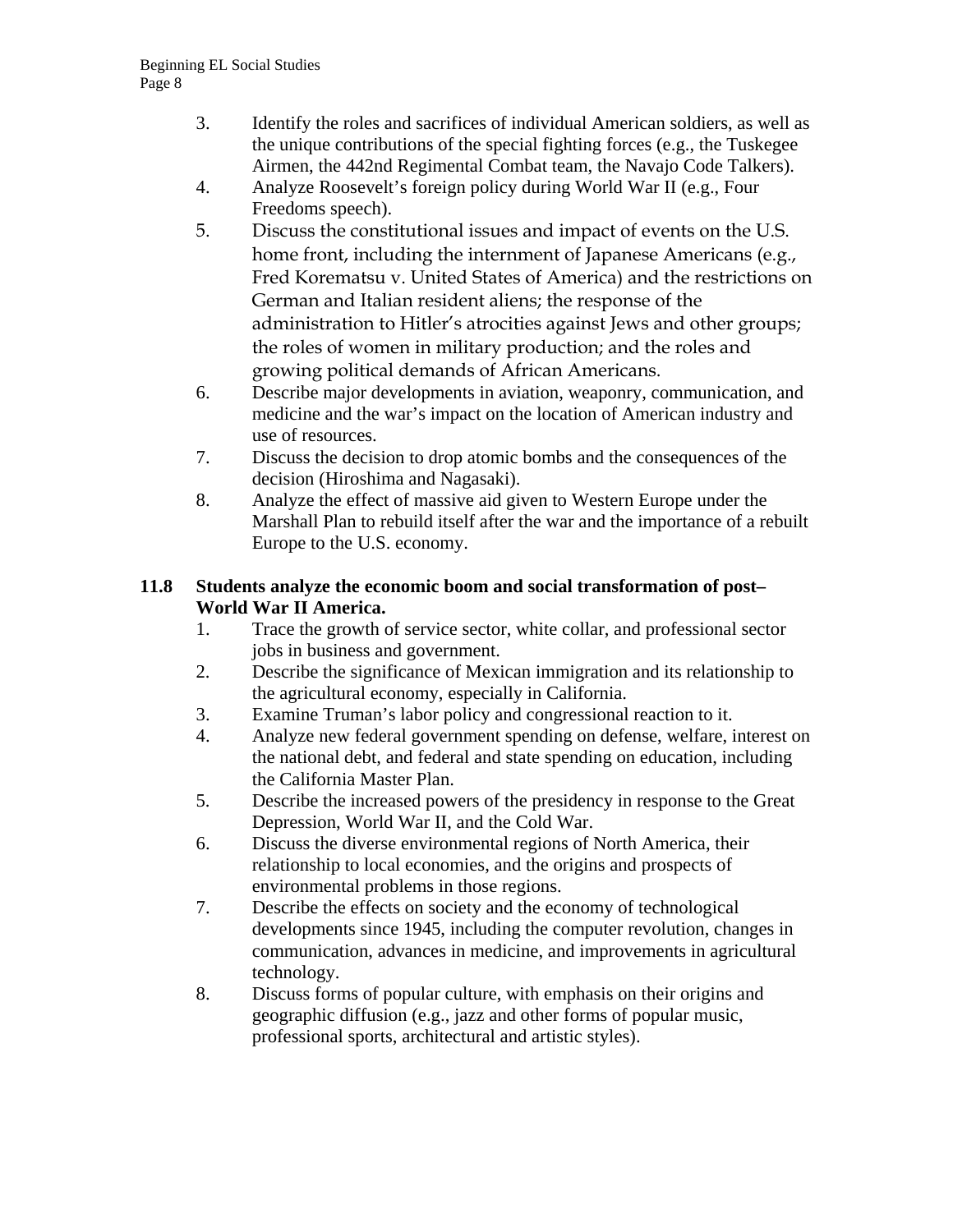# **11.9 Students analyze U.S. foreign policy since World War II.**

- 1. Discuss the establishment of the United Nations and International Declaration of Human Rights, International Monetary Fund, World Bank, and General Agreement on Tariffs and Trade (GATT) and their importance in shaping modern Europe and maintaining peace and international order.
- 2. Understand the role of military alliances, including NATO and SEATO, in deterring communist aggression and maintaining security during the Cold War.
- 3. Trace the origins and geopolitical consequences (foreign and domestic) of the Cold War and containment policy, including the following:
	- The era of McCarthyism, instances of domestic Communism (e.g., Alger Hiss) and blacklisting
	- The Truman Doctrine
	- The Berlin Blockade
	- The Korean War
	- The Bay of Pigs invasion and the Cuban Missile Crisis
	- Atomic testing in the American West, the "mutual assured destruction" doctrine, and disarmament policies
	- The Vietnam War
	- Latin American policy
- 4. List the effects of foreign policy on domestic policies and vice versa (e.g., protests during the war in Vietnam, the "nuclear freeze" movement).
- 5. Analyze the role of the Reagan administration and other factors in the victory of the West in the Cold War.
- 6. Describe U.S. Middle East policy and its strategic, political, and economic interests, including those related to the Gulf War.
- 7. Examine relations between the United States and Mexico in the twentieth century, including key economic, political, immigration, and environmental issues.

# **11.10 Students analyze the development of federal civil rights and voting rights.**

- 1. Explain how demands of African Americans helped produce a stimulus for civil rights, including President Roosevelt's ban on racial discrimination in defense industries in 1941, and how African Americans' service in World War II produced a stimulus for President Truman's decision to end segregation in the armed forces in 1948.
- 2. Examine and analyze the key events, policies, and court cases in the evolution of civil rights, including Dred Scott v. Sandford, Plessy v. Ferguson, Brown v. Board of Education, Regents of the University of California v. Bakke, and California Proposition 209.
- 3. Describe the collaboration on legal strategy between African American and white civil rights lawyers to end racial segregation in higher education.
- 4. Examine the roles of civil rights advocates (e.g., A. Philip Randolph, Martin Luther King, Jr., Malcom X, Thurgood Marshall, James Farmer,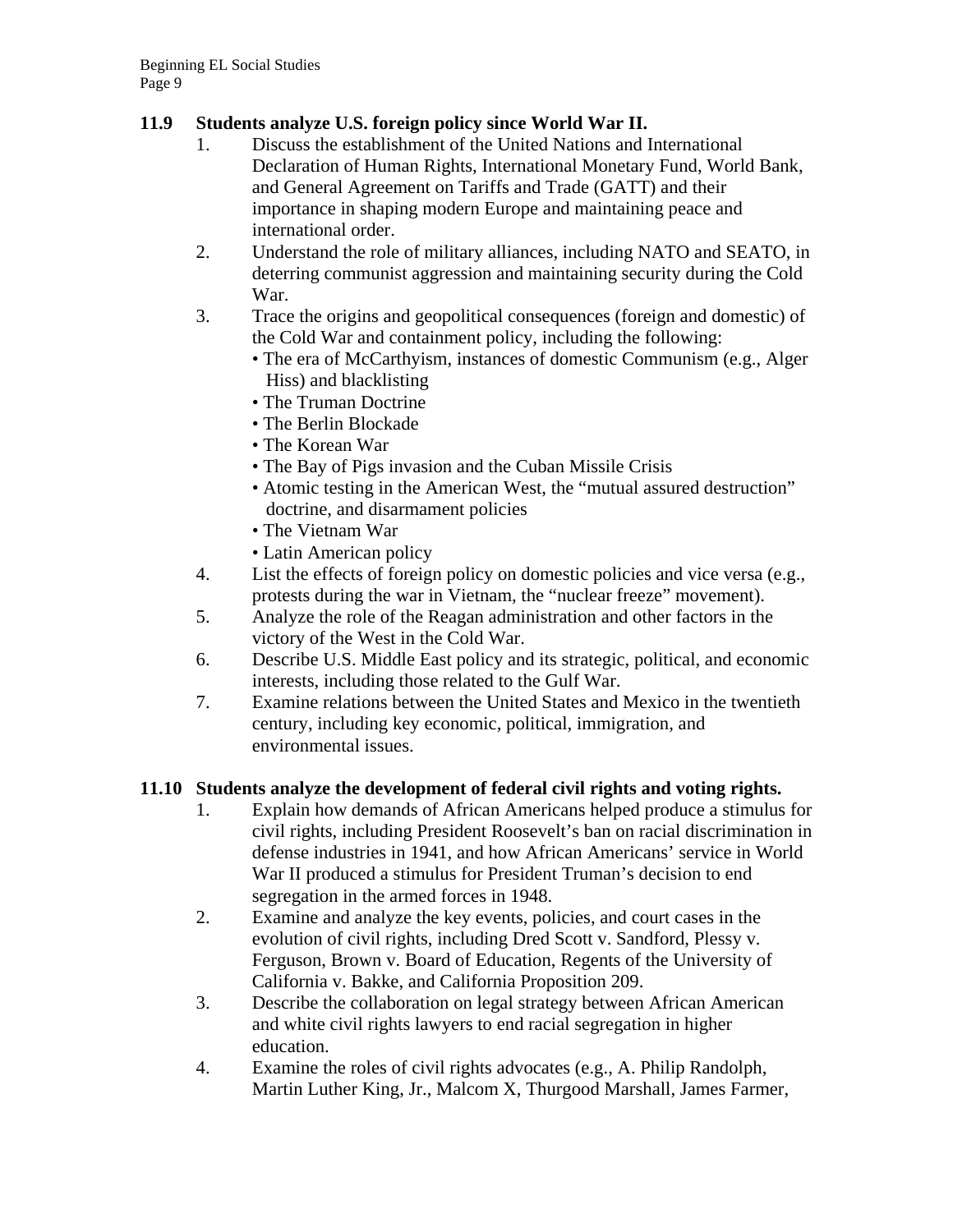Rosa Parks), including the significance of Martin Luther King, Jr.'s "Letter from Birmingham Jail" and "I Have a Dream" speech.

- 5. Discuss the diffusion of the civil rights movement of African Americans from the churches of the rural South and the urban North, including the resistance to racial desegregation in Little Rock and Birmingham, and how the advances influenced the agendas, strategies, and effectiveness of the quests of American Indians, Asian Americans, and Hispanic Americans for civil rights and equal opportunities.
- 6. Analyze the passage and effects of civil rights and voting rights legislation (e.g., 1964 Civil Rights Act, Voting Rights Act of 1965) and the Twenty-Fourth Amendment, with an emphasis on equality of access to education and to the political process.
- 7. Analyze the women's rights movement from the era of Elizabeth Stanton and Susan Anthony and the passage of the Nineteenth Amendment to the movement launched in the 1960s, including differing perspectives on the roles of women.

# **11.11 Students analyze the major social problems and domestic policy issues in contemporary American society.**

- 1. Discuss the reasons for the nation's changing immigration policy, with emphasis on how the Immigration Act of 1965 and successor acts have transformed American society.
- 2. Discuss the significant domestic policy speeches of Truman, Eisenhower, Kennedy, Johnson, Nixon, Carter, Reagan, Bush, and Clinton (e.g., with regard to education, civil rights, economic policy, environmental policy).
- 3. Describe the changing roles of women in society as reflected in the entry of more women into the labor force and the changing family structure.
- 4. Explain the constitutional crisis originating from the Watergate scandal.
- 5. Trace the impact of, need for, and controversies associated with environmental conservation, expansion of the national park system, and the development of environmental protection laws, with particular attention to the interaction between environmental protection advocates and property rights advocates.
- 6. Analyze the persistence of poverty and how different analyses of this issue influence welfare reform, health insurance reform, and other social policies.
- 7. Explain how the federal, state, and local governments have responded to demographic and social changes such as population shifts to the suburbs, racial concentrations in the cities, Frostbelt-to-Sunbelt migration, international migration, decline of family farms, increases in out-ofwedlock births, and drug abuse.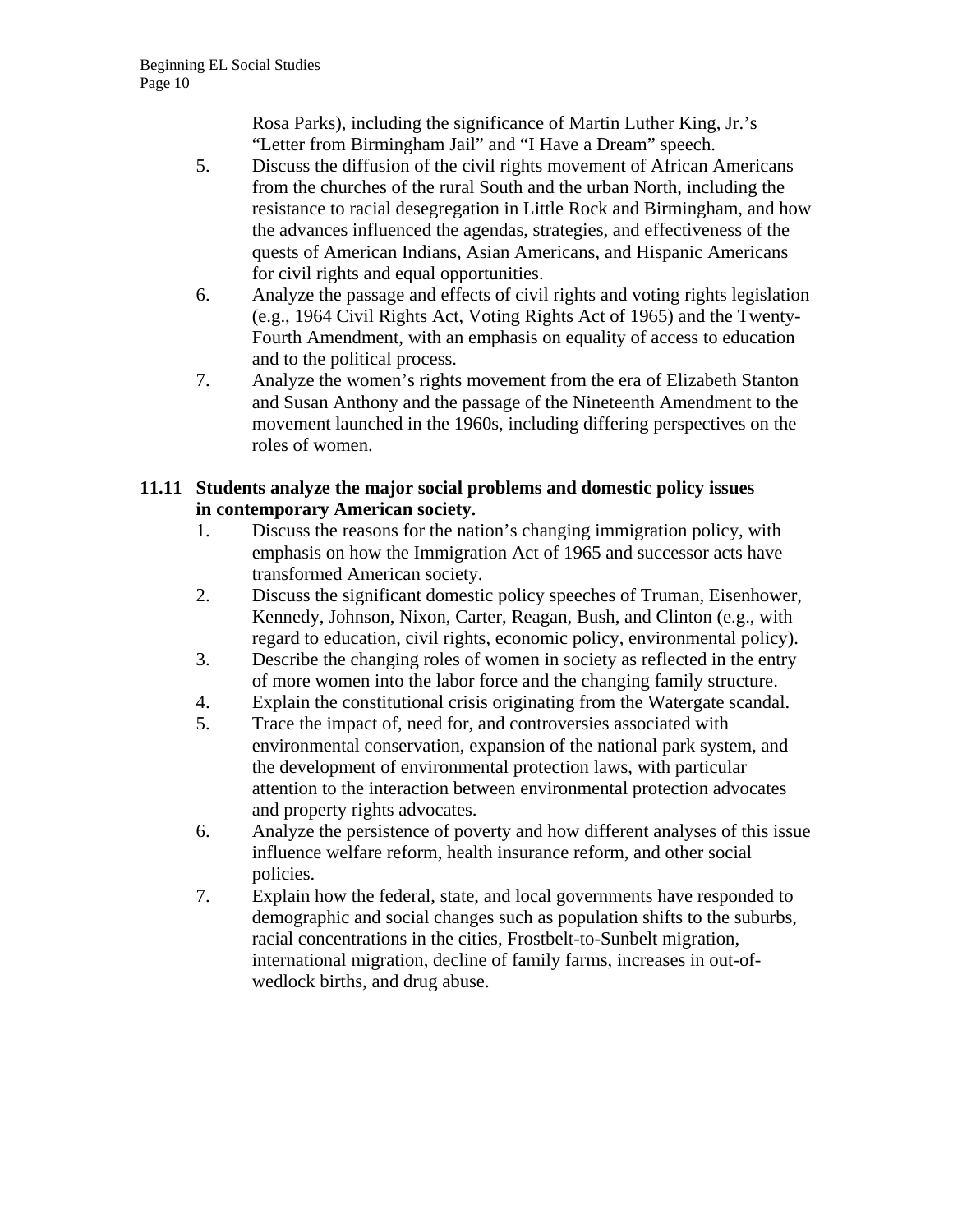# **PRINCIPLES OF AMERICAN DEMOCRACY AND ECONOMICS**

Students in grade twelve pursue a deeper understanding of the institutions of American government. They compare systems of government in the world today and analyze the history and changing interpretations of the Constitution, the Bill of Rights, and the current state of the legislative, executive, and judiciary branches of government. An emphasis is placed on analyzing the relationship among federal, state, and local governments, with particular attention paid to important historical documents such as the *Federalist Papers*. These standards represent the culmination of civic literacy as students prepare to vote, participate in community activities, and assume the responsibilities of citizenship.

In addition to studying government in grade twelve, students will also master fundamental economic concepts, applying the tools (graphs, statistics, equations) from other subject areas to the understanding of operations and institutions of economic systems. Studied in a historic context are the basic economic principles of micro- and macroeconomics, international economics, comparative economic systems, measurement, and methods.

# **Principles of American Democracy**

- **12.1 Students explain the fundamental principles and moral values of American democracy as expressed in the U.S. Constitution and other essential documents of American democracy.** 
	- 1. Analyze the influence of ancient Greek, Roman, English, and leading European political thinkers such as John Locke, Charles-Louis Montesquieu, Niccolò Machiavelli, and William Blackstone on the development of American government.
	- 2. Discuss the character of American democracy and its promise and perils as articulated by Alexis de Tocqueville.
	- 3. Explain how the U.S. Constitution reflects a balance between the classical republican concern with promotion of the public good and the classical liberal concern with protecting individual rights; and discuss how the basic premises of liberal constitutionalism and democracy are joined in the Declaration of Independence as "self-evident truths. "
	- 4. Explain how the Founding Fathers' realistic view of human nature led directly to the establishment of a constitutional system that limited the power of the governors and the governed as articulated in the Federalist Papers.
	- 5. Describe the systems of separated and shared powers, the role of organized interests (Federalist Paper Number 10), checks and balances (Federalist Paper Number 51), the importance of an independent judiciary (Federalist Paper Number 78), enumerated powers, rule of law, federalism, and civilian control of the military.
	- 6. Understand that the Bill of Rights limits the powers of the federal government and state governments.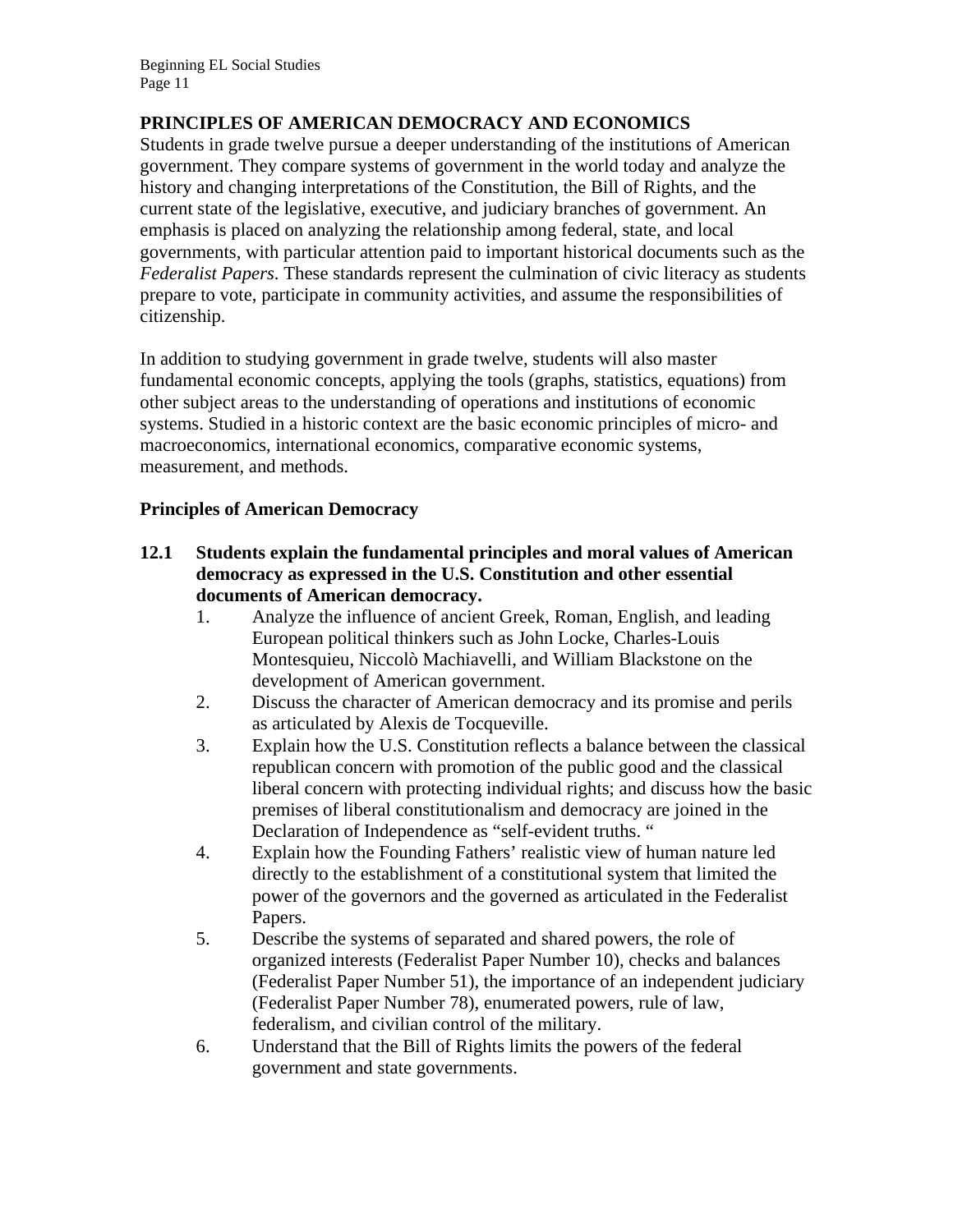#### **12.2 Students evaluate and take and defend positions on the scope and limits of rights and obligations as democratic citizens, the relationships among them, and how they are secured.**

- 1. Discuss the meaning and importance of each of the rights guaranteed under the Bill of Rights and how each is secured (e.g., freedom of religion, speech, press, assembly, petition, privacy).
- 2. Explain how economic rights are secured and their importance to the individual and to society (e.g., the right to acquire, use, transfer, and dispose of property; right to choose one's work; right to join or not join labor unions; copyright and patent).
- 3. Discuss the individual's legal obligations to obey the law, serve as a juror, and pay taxes.
- 4. Understand the obligations of civic-mindedness, including voting, being informed on civic issues, volunteering and performing public service, and serving in the military or alternative service.
- 5. Describe the reciprocity between rights and obligations; that is, why enjoyment of one's rights entails respect for the rights of others.
- 6. Explain how one becomes a citizen of the United States, including the process of naturalization (e.g., literacy, language, and other requirements).
- **12.3 Students evaluate and take and defend positions on what the fundamental values and principles of civil society are (i.e., the autonomous sphere of voluntary personal, social, and economic relations that are not part of government), their interdependence, and the meaning and importance of those values and principles for a free society.** 
	- 1. Explain how civil society provides opportunities for individuals to associate for social, cultural, religious, economic, and political purposes.
	- 2. Explain how civil society makes it possible for people, individually or in association with others, to bring their influence to bear on government in ways other than voting and elections.
	- 3. Discuss the historical role of religion and religious diversity.
	- 4. Compare the relationship of government and civil society in constitutional democracies to the relationship of government and civil society in authoritarian and totalitarian regimes.

# **12.4 Students analyze the unique roles and responsibilities of the three branches of government as established by the U.S. Constitution.**

- 1. Discuss Article I of the Constitution as it relates to the legislative branch, including eligibility for office and lengths of terms of representatives and senators; election to office; the roles of the House and Senate in impeachment proceedings; the role of the vice president; the enumerated legislative powers; and the process by which a bill becomes a law.
- 2. Explain the process through which the Constitution can be amended.
- 3. Identify their current representatives in the legislative branch of the national government.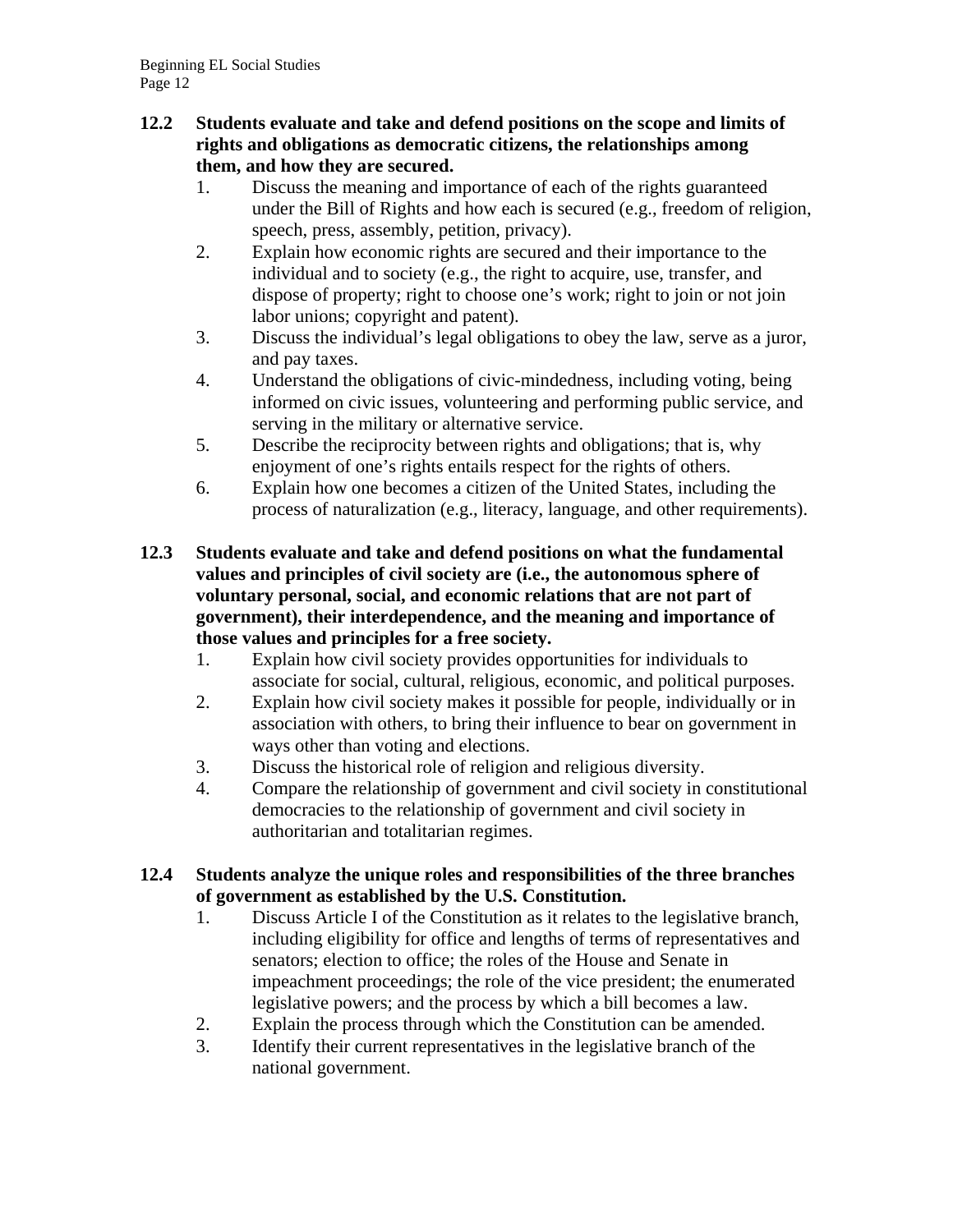- 4. Discuss Article II of the Constitution as it relates to the executive branch, including eligibility for office and length of term, election to and removal from office, the oath of office, and the enumerated executive powers.
- 5. Discuss Article III of the Constitution as it relates to judicial power, including the length of terms of judges and the jurisdiction of the Supreme Court.
- 6. Explain the processes of selection and confirmation of Supreme Court justices.

# **12.5 Students summarize landmark U.S. Supreme Court interpretations of the Constitution and its amendments.**

- 1. Understand the changing interpretations of the Bill of Rights over time, including interpretations of the basic freedoms (religion, speech, press, petition, and assembly) articulated in the First Amendment and the due process and equal-protection-of-the-law clauses of the Fourteenth Amendment.
- 2. Analyze judicial activism and judicial restraint and the effects of each policy over the decades (e.g., the Warren and Rehnquist courts).
- 3. Evaluate the effects of the Court's interpretations of the Constitution in Marbury v. Madison, McCulloch v. Maryland, and United States v. Nixon, with emphasis on the arguments espoused by each side in these cases.
- 4. Explain the controversies that have resulted over changing interpretations of civil rights, including those in Plessy v. Ferguson, Brown v. Board of Education, Miranda v. Arizona, Regents of the University of California v. Bakke, Adarand Constructors, Inc. v. Pena, and United States v. Virginia (VMI).

# **12.6 Students evaluate issues regarding campaigns for national, state, and local elective offices.**

- 1. Analyze the origin, development, and role of political parties, noting those occasional periods in which there was only one major party or were more than two major parties.
- 2. Discuss the history of the nomination process for presidential candidates and the increasing importance of primaries in general elections.
- 3. Evaluate the roles of polls, campaign advertising, and the controversies over campaign funding.
- 4. Describe the means that citizens use to participate in the political process (e.g., voting, campaigning, lobbying, filing a legal challenge, demonstrating, petitioning, picketing, running for political office).
- 5. Discuss the features of direct democracy in numerous states (e.g., the process of referendums, recall elections).
- 6. Analyze trends in voter turnout; the causes and effects of reapportionment and redistricting, with special attention to spatial districting and the rights of minorities; and the function of the Electoral College.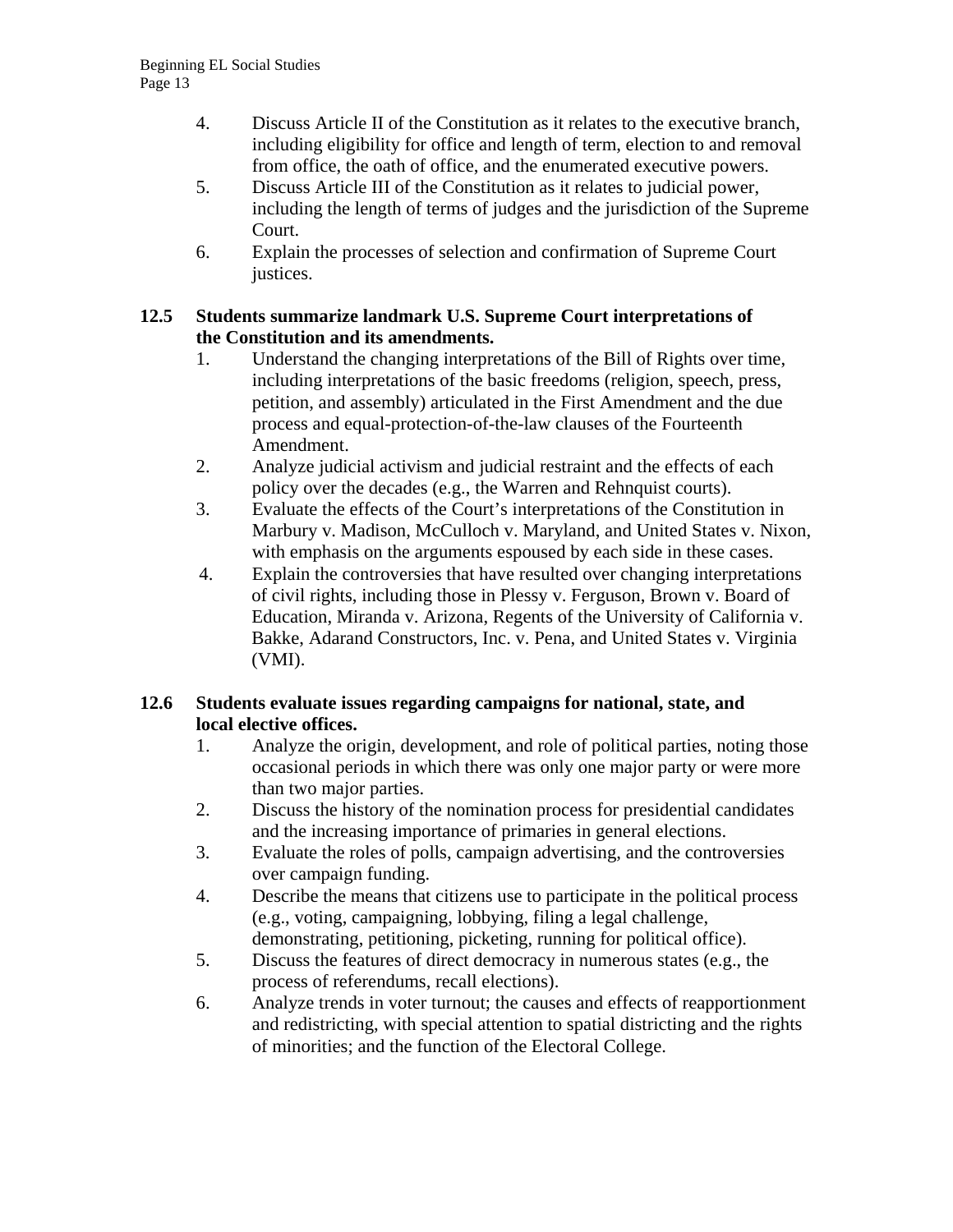#### **12.7 Students analyze and compare the powers and procedures of the national, state, tribal, and local governments.**

- 1. Explain how conflicts between levels of government and branches of government are resolved.
- 2. Identify the major responsibilities and sources of revenue for state and local governments.
- 3. Discuss reserved powers and concurrent powers of state governments.
- 4. Discuss the Ninth and Tenth Amendments and interpretations of the extent of the federal government's power.
- 5. Explain how public policy is formed, including the setting of the public agenda and implementation of it through regulations and executive orders.
- 6. Compare the processes of lawmaking at each of the three levels of government, including the role of lobbying and the media.
- 7. Identify the organization and jurisdiction of federal, state, and local (e.g., California) courts and the interrelationships among them.
- 8. Understand the scope of presidential power and decision making through examination of case studies such as the Cuban Missile Crisis, passage of Great Society legislation, War Powers Act, Gulf War, and Bosnia.

# **12.8 Students evaluate and take and defend positions on the influence of the media on American political life.**

- 1. Discuss the meaning and importance of a free and responsible press.
- 2. Describe the roles of broadcast, print, and electronic media, including the Internet, as means of communication in American politics.
- 3. Explain how public officials use the media to communicate with the citizenry and to shape public opinion.

# **12.9 Students analyze the origins, characteristics, and development of different political systems across time, with emphasis on the quest for political democracy, its advances, and its obstacles.**

- 1. Explain how the different philosophies and structures of feudalism, mercantilism, socialism, fascism, communism, monarchies, parliamentary systems, and constitutional liberal democracies influence economic policies, social welfare policies, and human rights practices.
- 2. Compare the various ways in which power is distributed, shared, and limited in systems of shared powers and in parliamentary systems, including the influence and role of parliamentary leaders (e.g., William Gladstone, Margaret Thatcher).
- 3. Discuss the advantages and disadvantages of federal, nonfederal, and unitary systems of government.
- 4. Describe for at least two countries the consequences of conditions that gave rise to tyrannies during certain periods (e.g., Italy, Japan, Haiti, Nigeria, Cambodia).
- 5. Identify the forms of illegitimate power that twentieth-century African, Asian, and Latin American dictators used to gain and hold office and the conditions and interests that supported them.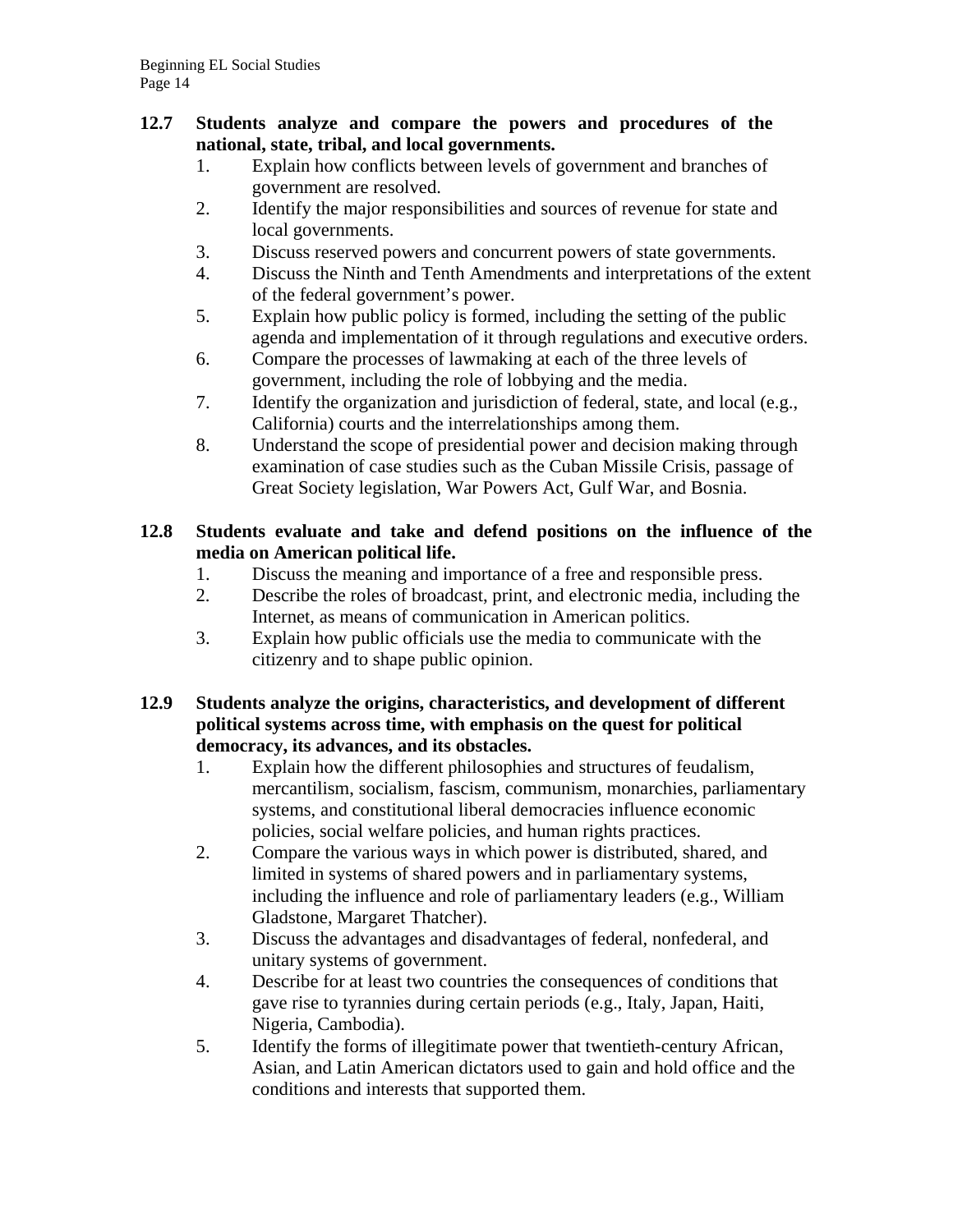- 6. Identify the ideologies, causes, stages, and outcomes of major Mexican, Central American, and South American revolutions in the nineteenth and twentieth centuries.
- 7. Describe the ideologies that give rise to Communism, methods of maintaining control, and the movements to overthrow such governments in Czechoslovakia, Hungary, and Poland, including the roles of individuals (e.g., Alexander Solzhenitsyn, Pope John Paul II, Lech Walesa, Vaclav Havel).
- 8. Identify the successes of relatively new democracies in Africa, Asia, and Latin America and the ideas, leaders, and general societal conditions that have launched and sustained, or failed to sustain, them.
- **12.10 Students formulate questions about and defend their analyses of tensions within our constitutional democracy and the importance of maintaining a balance between the following concepts: majority rule and individual rights; liberty and equality; state and national authority in a federal system; civil disobedience and the rule of law; freedom of the press and the right to a fair trial; the relationship of religion and government.**

# **Principles of Economics**

- **12.1 Students understand common economic terms and concepts and economic reasoning.** 
	- 1. Examine the causal relationship between scarcity and the need for choices.
	- 2. Explain opportunity cost and marginal benefit and marginal cost.
	- 3. Identify the difference between monetary and non-monetary incentives and how changes in incentives cause changes in behavior.
	- 4. Evaluate the role of private property as an incentive in conserving and improving scarce resources, including renewable and nonrenewable natural resources.
	- 5. Analyze the role of a market economy in establishing and preserving political and personal liberty (e.g., through the works of Adam Smith).

# **12.2 Students analyze the elements of America's market economy in a global setting.**

- 1. Understand the relationship of the concept of incentives to the law of supply and the relationship of the concept of incentives and substitutes to the law of demand.
- 2. Discuss the effects of changes in supply and/or demand on the relative scarcity, price, and quantity of particular products.
- 3. Explain the roles of property rights, competition, and profit in a market economy.
- 4. Explain how prices reflect the relative scarcity of goods and services and perform the allocative function in a market economy.
- 5. Understand the process by which competition among buyers and sellers determines a market price.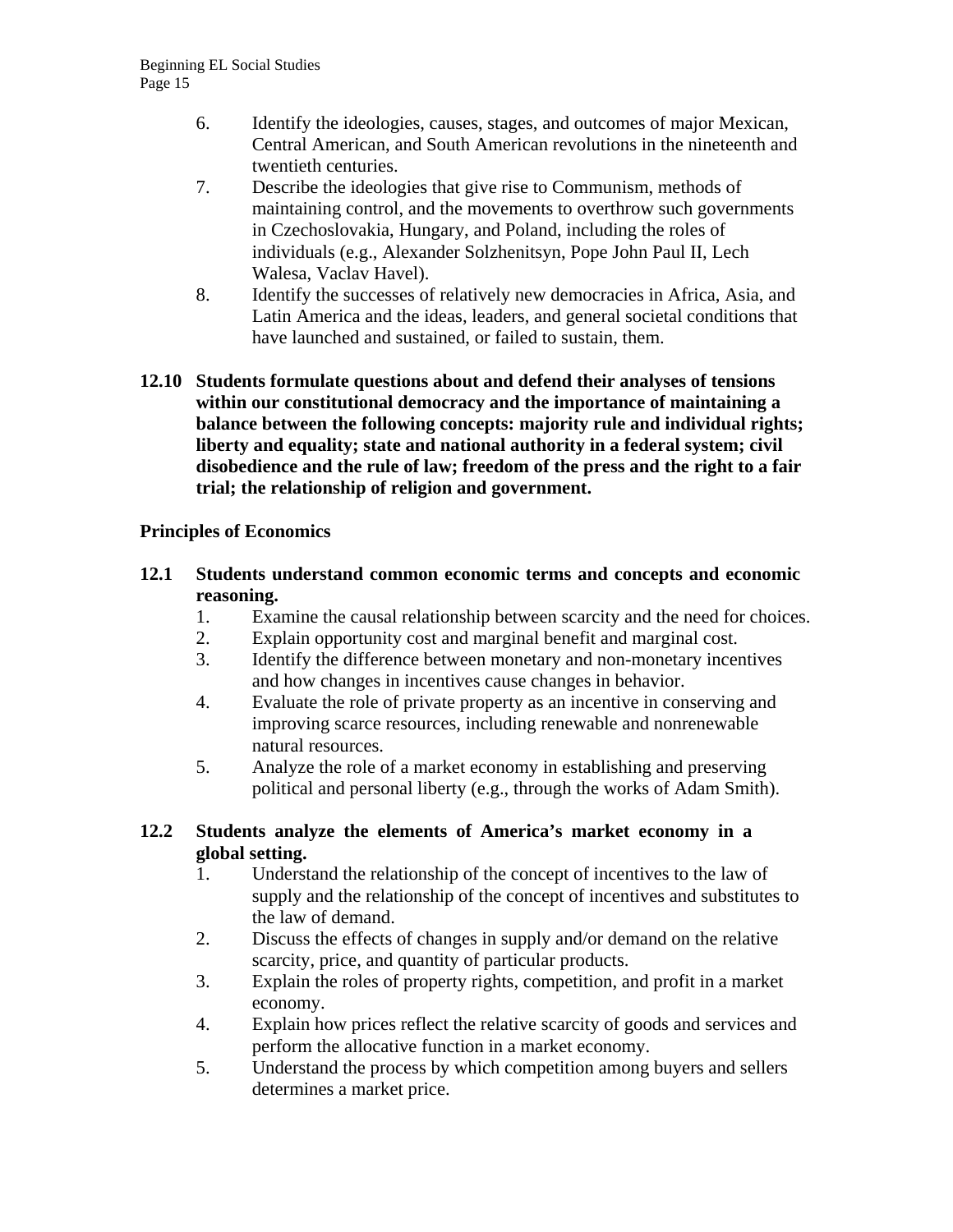- 6. Describe the effect of price controls on buyers and sellers.
- 7. Analyze how domestic and international competition in a market economy affects goods and services produced and the quality, quantity, and price of those products.
- 8. Explain the role of profit as the incentive to entrepreneurs in a market economy.
- 9. Describe the functions of the financial markets.
- 10. Discuss the economic principles that guide the location of agricultural production and industry and the spatial distribution of transportation and retail facilities.

# **12.3 Students analyze the influence of the federal government on the American economy.**

- 1. Understand how the role of government in a market economy often includes providing for national defense, addressing environmental concerns, defining and enforcing property rights, attempting to make markets more competitive, and protecting consumers' rights.
- 2. Identify the factors that may cause the costs of government actions to outweigh the benefits.
- 3. Describe the aims of government fiscal policies (taxation, borrowing, spending) and their influence on production, employment, and price levels.
- 4. Understand the aims and tools of monetary policy and their influence on economic activity (e.g., the Federal Reserve).

# **12.4 Students analyze the elements of the U.S. labor market in a global setting.**

- 1. Understand the operations of the labor market, including the circumstances surrounding the establishment of principal American labor unions, procedures that unions use to gain benefits for their members, the effects of unionization, the minimum wage, and unemployment insurance.
- 2. Describe the current economy and labor market, including the types of goods and services produced, the types of skills workers need, the effects of rapid technological change, and the impact of international competition.
- 3. Discuss wage differences among jobs and professions, using the laws of demand and supply and the concept of productivity.
- 4. Explain the effects of international mobility of capital and labor on the U.S. economy.

# **12.5 Students analyze the aggregate economic behavior of the U.S. economy.**

- 1. Distinguish between nominal and real data.
- 2. Define, calculate, and explain the significance of an unemployment rate, the number of new jobs created monthly, and inflation or deflation rate, and a rate of economic growth.
- 3. Distinguish between short-term and long-term interest rates and explain their relative significance.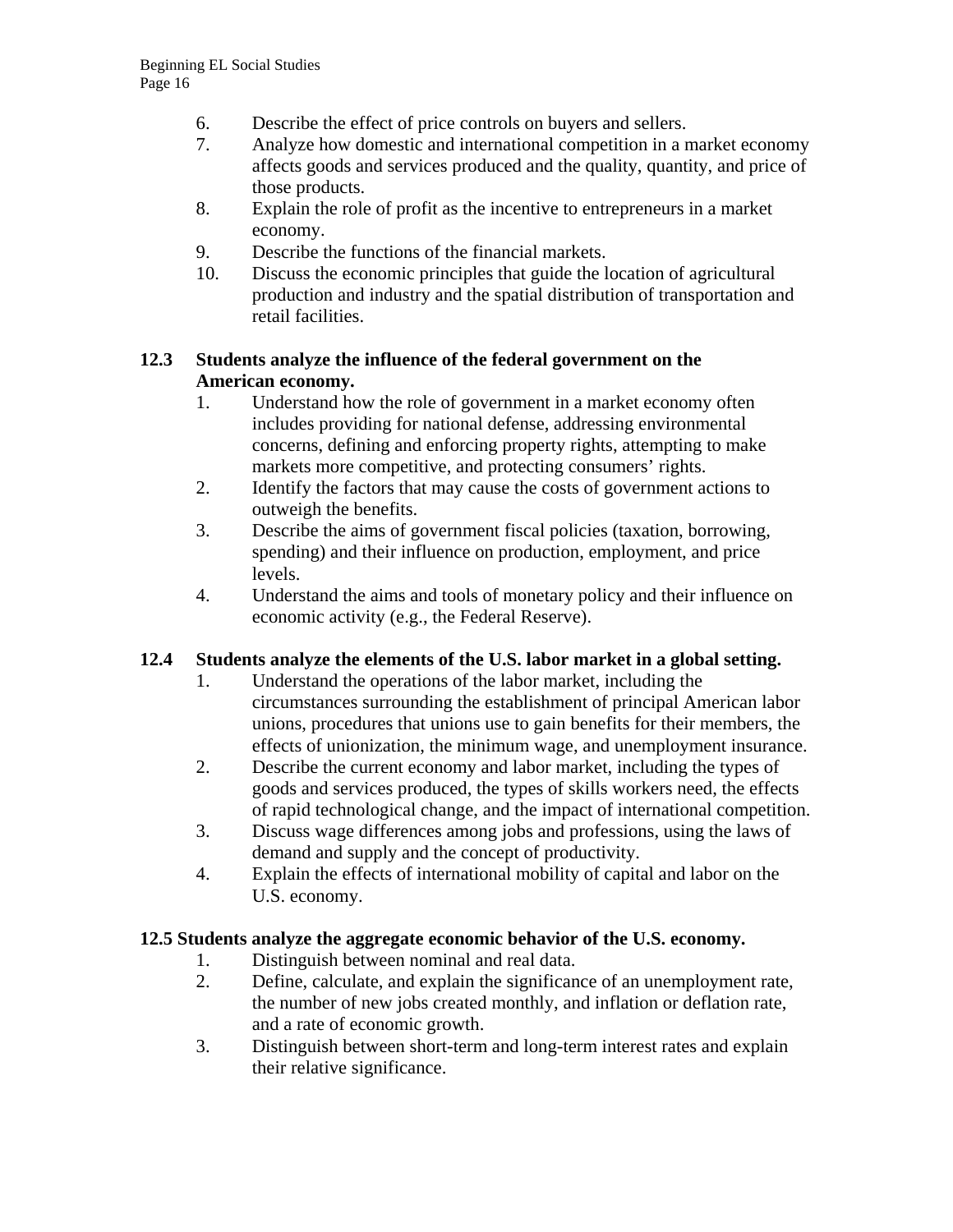# **12.6 Students analyze issues of international trade and explain how the U.S. economy affects, and is affected by, economic forces beyond the United State's borders.**

- 1. Identify the gains in consumption and production efficiency from trade, with emphasis on the main products and changing geographic patterns of twentieth-century trade among countries in the Western Hemisphere.
- 2. Compare the reasons for and the effects of trade restrictions during the Great Depression compared with present-day arguments among labor, business, and political leaders over the effects of free trade on the economic and social interests of various groups of Americans.
- 3. Understand the changing role of international political borders and territorial sovereignty in a global economy.
- 4. Explain foreign exchange, the manner in which exchange rates are determined, and the effects of the dollar's gaining (or losing) value relative to other currencies.